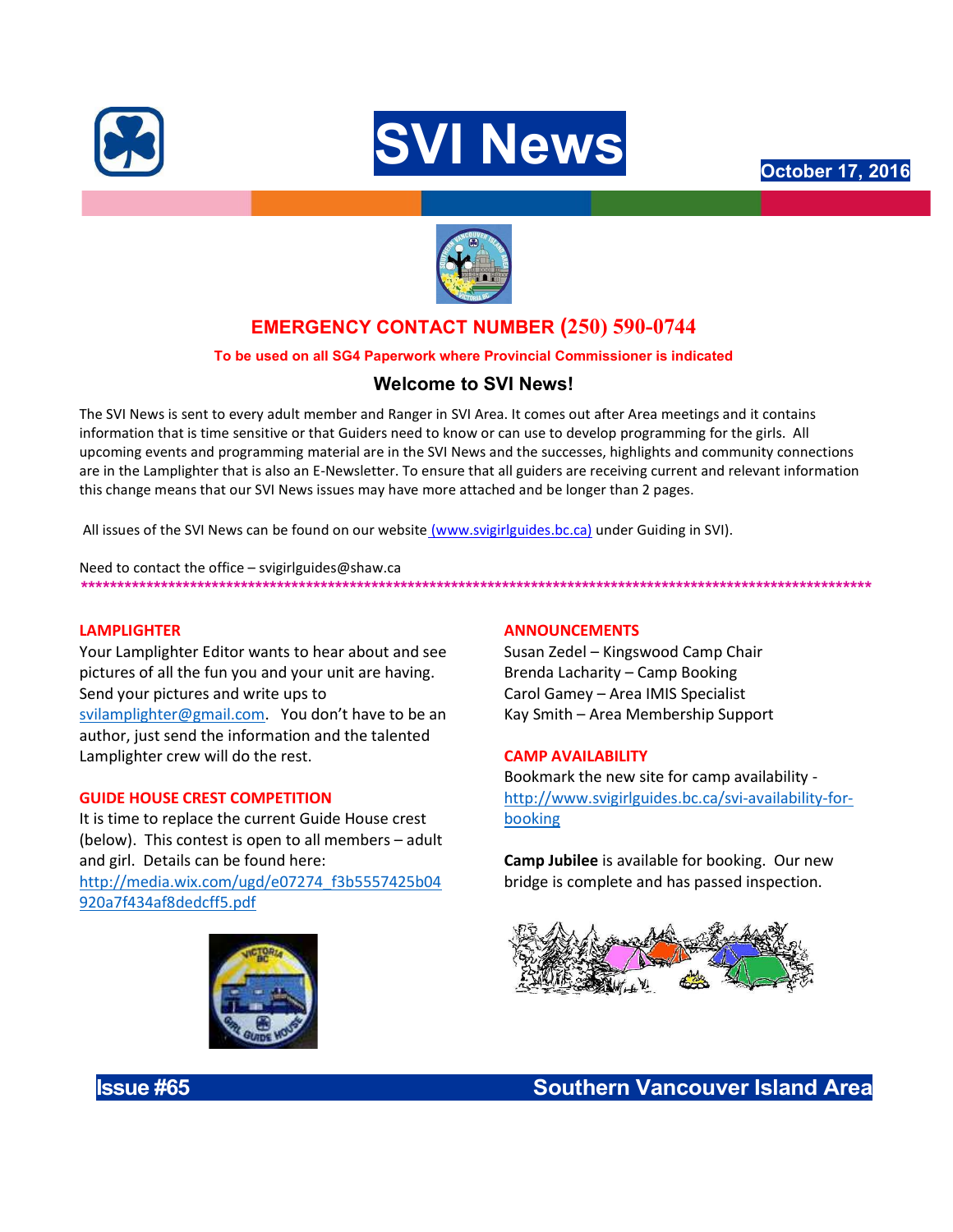## CAMP CLEAN UPS

Camp clean ups were cancelled due to extreme weather warnings over the October 14 – 16 weekend. Watch this space for information on rescheduled cleanups. If any of your parents want to help out by taking on a task at a camp, please contact Darcy at the office – she will put them in touch with the right person.

# HELP WANTED!



SVI Area is on the search for some new faces to work at the Area and Committee level. Some require skills and some just require a passion for the job. If you think you would be interested in any of these jobs, please contact the AC team – we are glad to discuss the requirements with you. Watch for announcement of a meeting for Guiders interested in Camping and Program Committees.

We need:

- Members of the Area Camping Committee & an Area Camp Adviser – passionate about getting girls out camping and helping them to learn camping skills? – this one's for you!
- Members of the Area Program Committee & an Area Program Adviser – love to share program ideas and create activities? We need you here!
- Member of the Property Management Committee to chair the Guide House Committee – help oversee the maintenance of Guide House
- Member of the Property Management Committee to chair the Bowker Hall Committee – help oversee the maintenance and management of Bowker Hall.
- Member of the Property Management Committee to chair the Jubilee Camp

Committee – help oversee the maintenance and management of Camp Jubilee.

- FR1 (Fundraising Application) Approval Team looking for a job you can do from home at your own convenience? – look no further.
- Financial Review Team bookkeepers or accountants to take on unit and District reviews – perfect if you want a job for a couple of days twice a year.
- Members of Area Camp Committees want to take on maintenance and upkeep of our camps? - terrific job for a handy person.
- Area Membership Adviser assists with potential members, screening and recruitment – this is a job that can be done from home.
- A skilled building inspector required once per year for four properties with buildings
- Camp paperwork specialist if you're interest in management plans, future planning and writing grant proposals this is the job for you.

# GUIDE HOUSE OFFICE

When coming in during the week to visit the office, please remember that only the first 5 parking spaces in front of the door are for our use at those times. The rest of the spots are rented out Monday to Friday 7:30 to 5:30 and are not available for Guiders during regular office hours. Your cooperation in this matter is greatly appreciated.

### MINUTES AND RECORDS

Are you the keeper of the old minutes of Districts, Divisions or Committees in SVI Area? We are required to keep these minutes indefinitely and would like them all stored at Guide House – eventually old records stored in peoples' garages get thrown away. If you have any of these minutes, please bundle them up and deliver them to Guide House (or email them to svicommissioners@gmail.com).

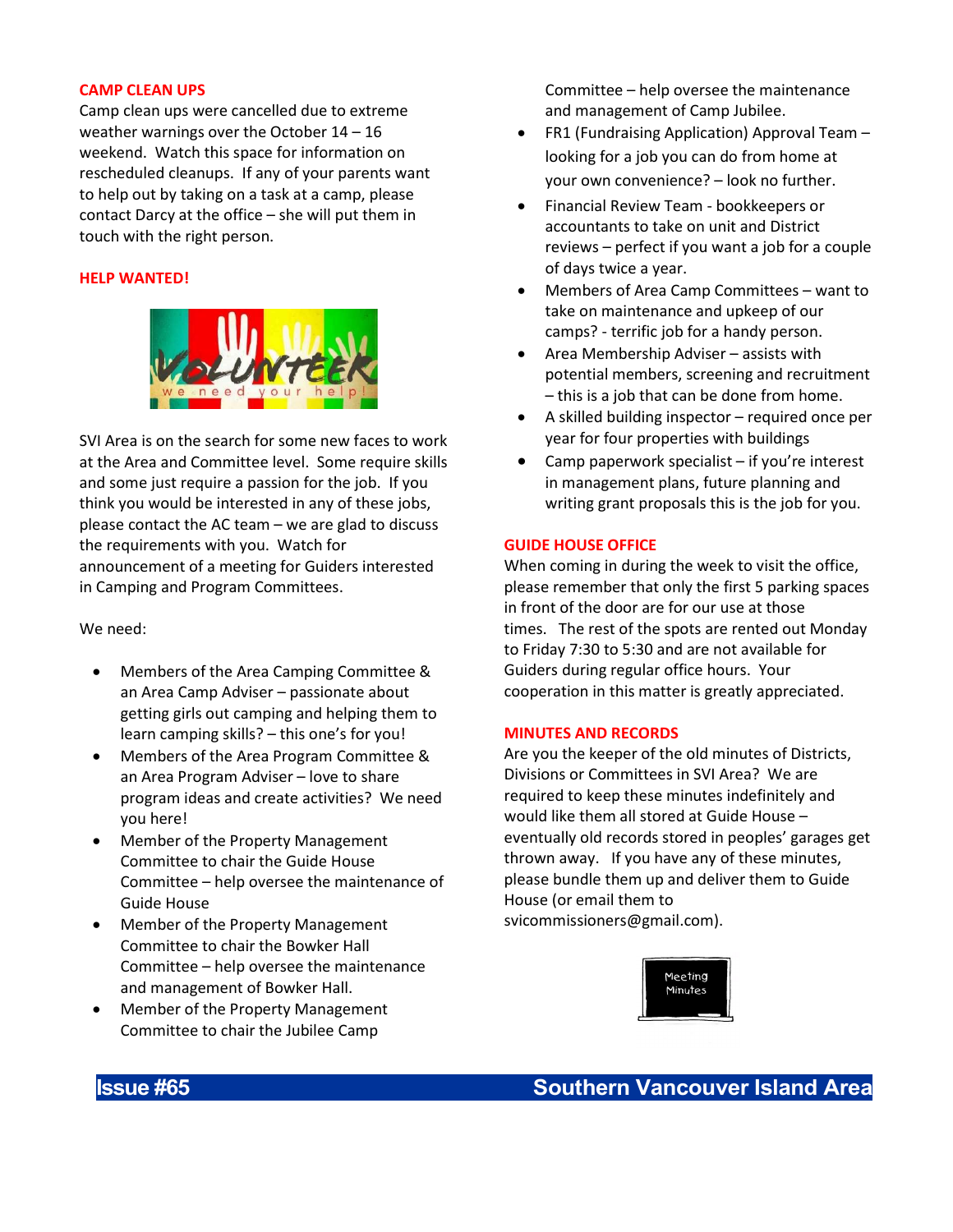#### CALENDAR



The SVI Area Calendar is available on the SVI Area website and contains lots of dates for the coming year. Calendar will be updated as dates are added.

#### DATES TO NOTE

October 20 – SOAR Guiders meeting – 7 pm – mandatory for at least one Guider from each patrol but preferable if both attend.

October 22 – Training – New Guider Modules and Safe Guide

**October 24 – Treasurer Training** 

November 5 – Teen Fest – Pearkes Arena

November 5 - Meeting for all Unit and District Treasurers (with the SVI Area Treasurer)

November 19 – Training – Outdoor Adventure Leadership (OAL) Basic

January  $13 - 15$  – Training – OAL Basic

January 22 - Canada Cord/Chief Commissioners' Gold Award Ceremony

- February 1 Lamplighter submission deadline
- February 4 SVI Area Training Day
- February 22 Thinking Day
- April 8 & 9 Classic Cookie Blitz
- April 22 SVI Area Annual Awards Night
- May 1 Lamplighter submission deadline

May 26-28 – Pre-SOAR camp – remember that attendance at a Pre-SOAR camp is required for girls to attend SOAR 2017.

June 3 & 4 – Tetley Tea fundraiser for girls on selected travel trips.

July 22-29 – SOAR – Smithers, BC Training information available at http://www.svigirlguides.bc.ca/training

### NEW DISTRICT STRUCTURE

At the last BC Council meeting the following standard structure for Districts was shared. This structure is to be in place by June 30, 2017.

- District Commissioner (tiebreaker vote only)
- Deputy Commissioner no more than three (3) depending on size (with each having a vote on District Council) – not a required role
- District Treasurer one vote
- Unit Guiders at least one Guider from each unit (one vote per unit
- District Secretary Activity No Vote
- Districts do not require Adviser positions

Your District Council needs to work together to adjust your District Guidelines and IMIS records to reflect this new structure by the mandated date.

#### OCEANS AWARE CHALLENGE

St. Margaret's School and Ocean Networks Canada invite girls ages 5-17 and Girl Guiding Units to come learn about the ocean by participating in the Ocean Aware Challenge! Students will participate in facilitated activities from the 7 Principles of Ocean Literacy.

https://www.eventbrite.ca/e/ocean-awarechallenge-tickets-28370701532?aff=eac2